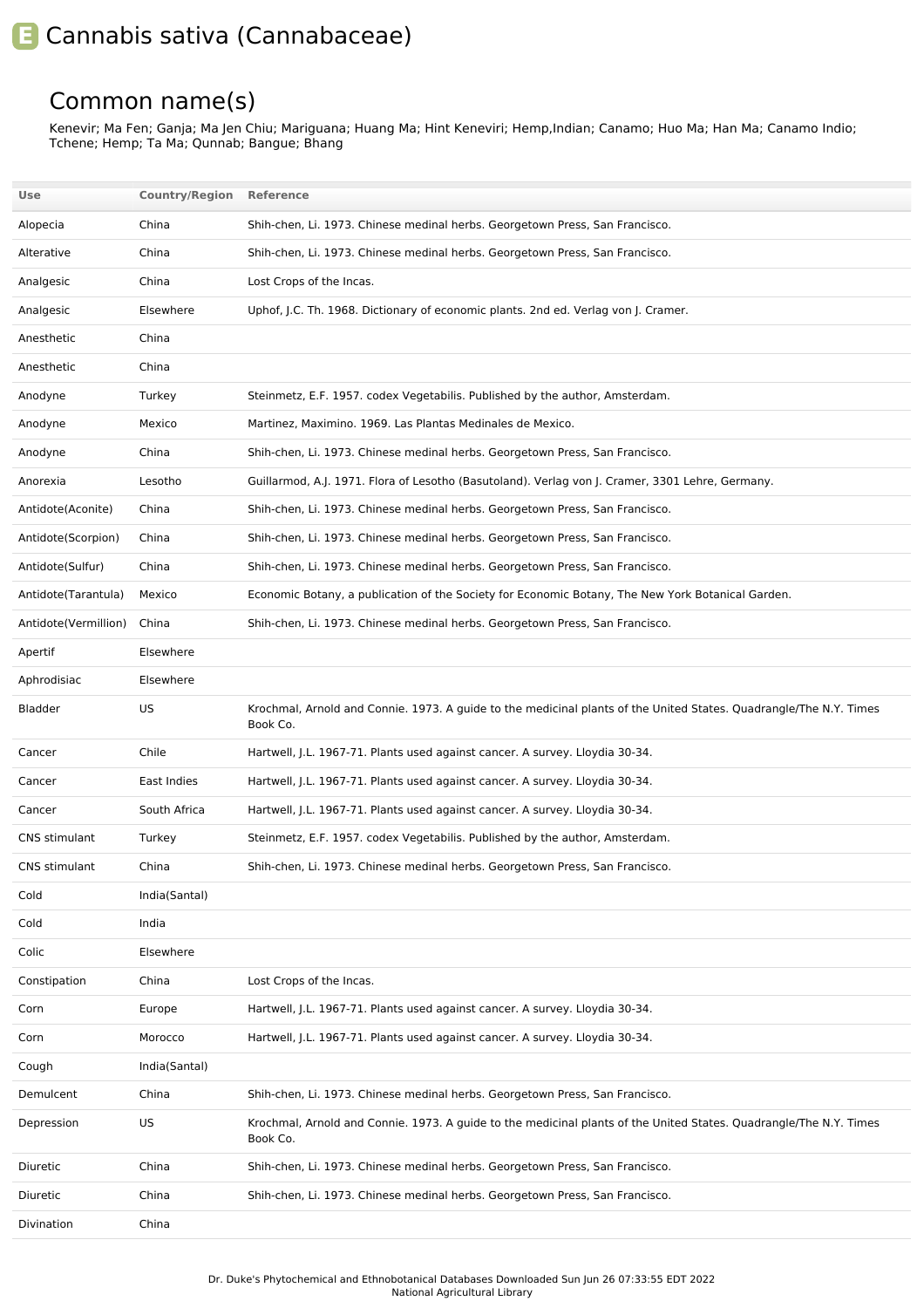| Use          | <b>Country/Region Reference</b> |                                                                                                                                                    |
|--------------|---------------------------------|----------------------------------------------------------------------------------------------------------------------------------------------------|
| Ear          | India                           |                                                                                                                                                    |
| Emmenagogue  | China                           | Shih-chen, Li. 1973. Chinese medinal herbs. Georgetown Press, San Francisco.                                                                       |
| Emollient    | China                           | Keys, J.D. 1976. Chinese Herbs. Charles E. Tuttle Co., Tokyo.                                                                                      |
| Epilepsy     | India(Santal)                   |                                                                                                                                                    |
| Eruption     | China                           | Shih-chen, Li. 1973. Chinese medinal herbs. Georgetown Press, San Francisco.                                                                       |
| Favus        | China                           | Shih-chen, Li. 1973. Chinese medinal herbs. Georgetown Press, San Francisco.                                                                       |
| Flabbiness   | China                           | Shih-chen, Li. 1973. Chinese medinal herbs. Georgetown Press, San Francisco.                                                                       |
| Flux         | China                           | Shih-chen, Li. 1973. Chinese medinal herbs. Georgetown Press, San Francisco.                                                                       |
| Fumitory     | Morocco                         |                                                                                                                                                    |
| Fumitory     | Morocco                         |                                                                                                                                                    |
| Fumitory     | India                           |                                                                                                                                                    |
| Fumitory     | US                              | Krochmal, Arnold and Connie. 1973. A guide to the medicinal plants of the United States. Quadrangle/The N.Y. Times<br>Book Co.                     |
| Fumitory     | Elsewhere                       | Uphof, J.C. Th. 1968. Dictionary of economic plants. 2nd ed. Verlag von J. Cramer.                                                                 |
| Gonorrhea    | US                              | Krochmal, Arnold and Connie. 1973. A guide to the medicinal plants of the United States. Quadrangle/The N.Y. Times<br>Book Co.                     |
| Gravel       | China                           | Shih-chen, Li. 1973. Chinese medinal herbs. Georgetown Press, San Francisco.                                                                       |
| Hair-Tonic   | China                           | Shih-chen, Li. 1973. Chinese medinal herbs. Georgetown Press, San Francisco.                                                                       |
| Hairblack    | China                           | Shih-chen, Li. 1973. Chinese medinal herbs. Georgetown Press, San Francisco.                                                                       |
| Hallucinogen | China                           |                                                                                                                                                    |
| Hallucinogen | Trinidad                        |                                                                                                                                                    |
| Hallucinogen | China                           |                                                                                                                                                    |
| Hallucinogen | Elsewhere                       |                                                                                                                                                    |
| Hallucinogen | China                           | Shih-chen, Li. 1973. Chinese medinal herbs. Georgetown Press, San Francisco.                                                                       |
| Hallucinogen | Lesotho                         | Guillarmod, A.J. 1971. Flora of Lesotho (Basutoland). Verlag von J. Cramer, 3301 Lehre, Germany.                                                   |
| Hypnotic     | Mexico                          | Martinez, Maximino. 1969. Las Plantas Medinales de Mexico.                                                                                         |
| Hypnotic     | Turkey                          | Steinmetz, E.F. 1957. codex Vegetabilis. Published by the author, Amsterdam.                                                                       |
| Inflammation | US                              | Krochmal, Arnold and Connie. 1973. A guide to the medicinal plants of the United States. Quadrangle/The N.Y. Times<br>Book Co.                     |
| Intoxicant   | US                              |                                                                                                                                                    |
| Intoxicant   | Turkey                          | Steinmetz, E.F. 1957. codex Vegetabilis. Published by the author, Amsterdam.                                                                       |
| Laxative     | China                           | Shih-chen, Li. 1973. Chinese medinal herbs. Georgetown Press, San Francisco.                                                                       |
| Laxative     | China                           | ANON. 1974. A barefoot doctor's manual. DHEW Publication No. (NIH): 75-695.                                                                        |
| Laxative     | China                           | Shih-chen, Li. 1973. Chinese medinal herbs. Georgetown Press, San Francisco.                                                                       |
| Longevity    | China                           | Shih-chen, Li. 1973. Chinese medinal herbs. Georgetown Press, San Francisco.                                                                       |
| Magic        | China                           |                                                                                                                                                    |
| Masturbation | US                              | Krochmal, Arnold and Connie. 1973. A guide to the medicinal plants of the United States. Quadrangle/The N.Y. Times<br>Book Co.                     |
| Medicine     | Dominican<br>Republic           | Liogier, Alain Henri. 1974. Diccionario Botanico de Nombres Vulgares de la Espanola. Universidad Nacional Pedro<br>Henriquez Urena, Santo Domingo. |
| Medicine     | Elsewhere                       |                                                                                                                                                    |
| Narcotic     | Haiti                           | Liogier, Alain Henri. 1974. Diccionario Botanico de Nombres Vulgares de la Espanola. Universidad Nacional Pedro<br>Henriquez Urena, Santo Domingo. |
| Narcotic     | Elsewhere                       | Uphof, J.C. Th. 1968. Dictionary of economic plants. 2nd ed. Verlag von J. Cramer.                                                                 |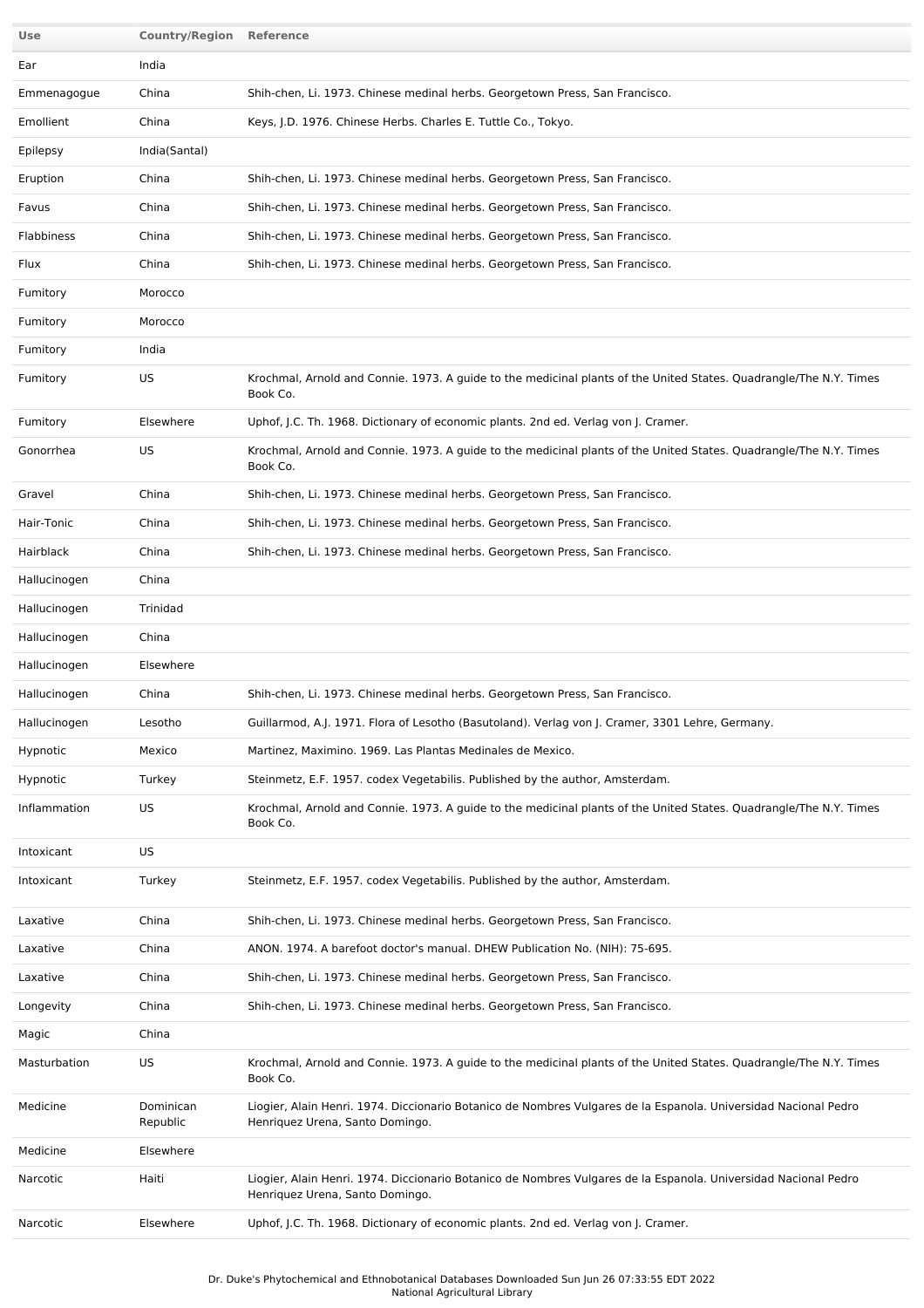| Use          | <b>Country/Region Reference</b> |                                                                                                                                |
|--------------|---------------------------------|--------------------------------------------------------------------------------------------------------------------------------|
| Narcotic     | India                           |                                                                                                                                |
| Narcotic     | US                              |                                                                                                                                |
| Narcotic     | Java                            |                                                                                                                                |
| Narcotic     | Elsewhere                       |                                                                                                                                |
| Narcotic     | Turkey                          | Steinmetz, E.F. 1957. codex Vegetabilis. Published by the author, Amsterdam.                                                   |
| Nausea       | China                           | Shih-chen, Li. 1973. Chinese medinal herbs. Georgetown Press, San Francisco.                                                   |
| Nerves       | China                           | Shih-chen, Li. 1973. Chinese medinal herbs. Georgetown Press, San Francisco.                                                   |
| Nerves       | US                              | Krochmal, Arnold and Connie. 1973. A guide to the medicinal plants of the United States. Quadrangle/The N.Y. Times<br>Book Co. |
| Paralysis    | India(Santal)                   |                                                                                                                                |
| Paralysis    | China                           | Shih-chen, Li. 1973. Chinese medinal herbs. Georgetown Press, San Francisco.                                                   |
| Placenta     | China                           | Shih-chen, Li. 1973. Chinese medinal herbs. Georgetown Press, San Francisco.                                                   |
| Poison       | China                           | Shih-chen, Li. 1973. Chinese medinal herbs. Georgetown Press, San Francisco.                                                   |
| Poison       | China                           |                                                                                                                                |
| Pole         | India                           |                                                                                                                                |
| Polyuria     | China                           | Shih-chen, Li. 1973. Chinese medinal herbs. Georgetown Press, San Francisco.                                                   |
| Porridge     | Lesotho                         | Guillarmod, A.J. 1971. Flora of Lesotho (Basutoland). Verlag von J. Cramer, 3301 Lehre, Germany.                               |
| Psychedelic  | US                              | Krochmal, Arnold and Connie. 1973. A guide to the medicinal plants of the United States. Quadrangle/The N.Y. Times<br>Book Co. |
| Psychotropic | US                              |                                                                                                                                |
| Puerperium   | China                           | Shih-chen, Li. 1973. Chinese medinal herbs. Georgetown Press, San Francisco.                                                   |
| Rheumatism   | Elsewhere                       |                                                                                                                                |
| Rheumatism   | China                           | Shih-chen, Li. 1973. Chinese medinal herbs. Georgetown Press, San Francisco.                                                   |
| Rheumatism   | Mexico                          | Martinez, Maximino. 1969. Las Plantas Medinales de Mexico.                                                                     |
| Sedative     | Spain                           | Font Query, P. 1979. Plantas Medicinales el Dioscorides Renovado. Editorial Labor, S.A. Barcelona. 5th Ed.                     |
| Sedative     | Elsewhere                       |                                                                                                                                |
| Sedative     | Elsewhere                       | Uphof, J.C. Th. 1968. Dictionary of economic plants. 2nd ed. Verlag von J. Cramer.                                             |
| Sedative     | Mexico                          | Martinez, Maximino. 1969. Las Plantas Medinales de Mexico.                                                                     |
| Senility     | China                           | Shih-chen, Li. 1973. Chinese medinal herbs. Georgetown Press, San Francisco.                                                   |
| Sore         | India(Santal)                   |                                                                                                                                |
| Spasm        | Turkey                          | Steinmetz, E.F. 1957. codex Vegetabilis. Published by the author, Amsterdam.                                                   |
| Spasm        | India(Santal)                   |                                                                                                                                |
| Stimulant    | Mexico                          |                                                                                                                                |
| Tetanus      | India(Santal)                   |                                                                                                                                |
| Tetanus      | US                              | Krochmal, Arnold and Connie. 1973. A guide to the medicinal plants of the United States. Quadrangle/The N.Y. Times<br>Book Co. |
| Thirst       | China                           | Shih-chen, Li. 1973. Chinese medinal herbs. Georgetown Press, San Francisco.                                                   |
| Tongue       | India(Santal)                   |                                                                                                                                |
| Tonic        | China                           | Shih-chen, Li. 1973. Chinese medinal herbs. Georgetown Press, San Francisco.                                                   |
| Tonic        | China                           | Keys, J.D. 1976. Chinese Herbs. Charles E. Tuttle Co., Tokyo.                                                                  |
| Tumor        | Belgium                         | Hartwell, J.L. 1967-71. Plants used against cancer. A survey. Lloydia 30-34.                                                   |
| Tumor        | Pakistan                        | Hartwell, J.L. 1967-71. Plants used against cancer. A survey. Lloydia 30-34.                                                   |
| Tumor        | Greece                          | Hartwell, J.L. 1967-71. Plants used against cancer. A survey. Lloydia 30-34.                                                   |